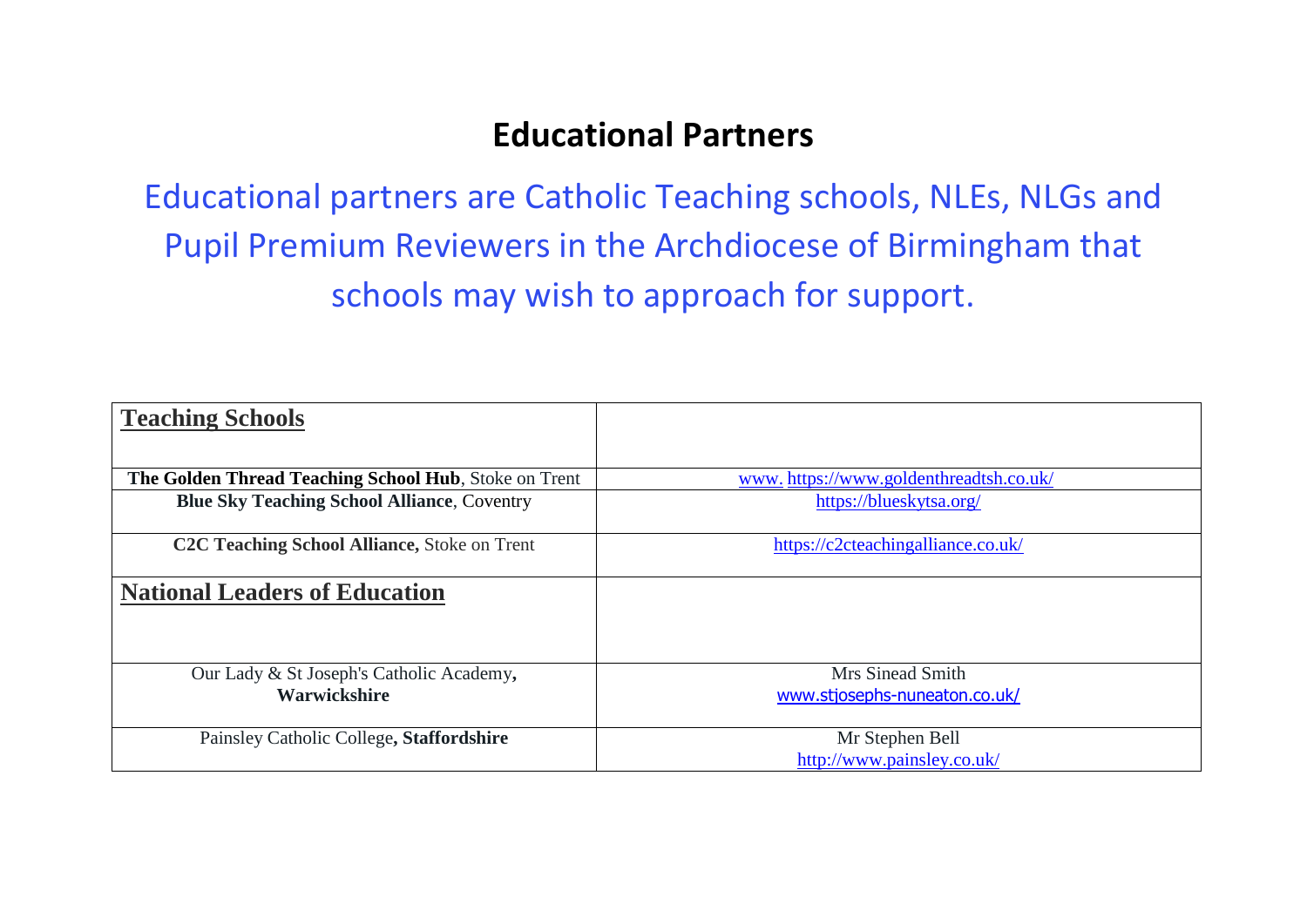| Sacred Heart Catholic Primary School, Coventry                     | Mrs Helen Quinn<br>http://www.sacredheart.coventry.sch.uk/ |
|--------------------------------------------------------------------|------------------------------------------------------------|
| St Giles Catholic Primary School, Staffordshire                    | Mrs Gillian Wretham<br>http://www.st-giles.staffs.sch.uk/  |
| St Gregory's Catholic Academy,<br><b>Stoke-on-Trent</b>            | Mrs Margaret Yates<br>http://www.saintgregorys.org.uk      |
| St Joseph's Catholic College, Stoke-on-Trent                       | Ms Roisin Maguire<br>http://www.stjosephstrentvale.com/    |
| St Joseph's Catholic Primary School,<br><b>Dudley</b>              | Mr Mark Hinton<br>http://www.st-jo-dud.dudley.sch.uk/      |
| St Mary's Catholic Primary School,<br><b>Stoke-on-Trent</b>        | Mr Ian Beardmore<br>http://www.stmarysstoke.co.uk          |
| <b>National Leaders of Governance</b>                              |                                                            |
| Duncan Whitehouse                                                  | duncan.whitehouse@walsall.gov.uk                           |
| Gurdreep Sanghera                                                  | gurdeep.sanghera@walsall.gov.uk                            |
| Karl Lawton                                                        | Karl.Lawton@stoke.gov.uk                                   |
| <b>Pupil Premium Reviewers</b>                                     |                                                            |
| Painsley Catholic College, Staffordshire<br><b>Mr Stephen Bell</b> | ceo-pca@painsley.staffs.sch.uk                             |